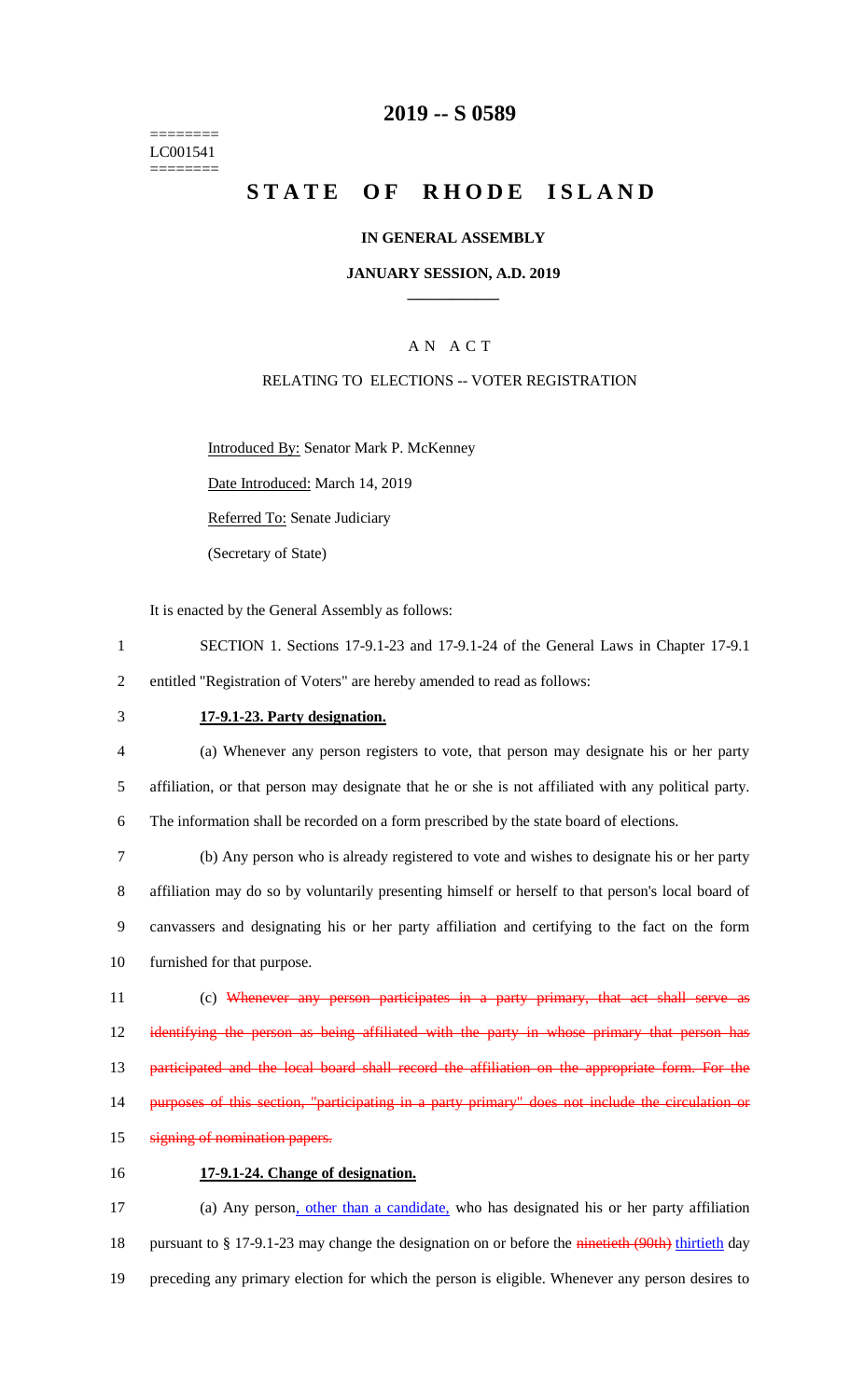change his or her party designation, that person shall appear before the local board of the city or town in which that person has his or her residence, as defined in § 17-1-3.1, or before the clerk or other duly authorized agent of the board, and shall change his or her party designation and, after the information has been recorded on the form furnished for that purpose, the person shall sign his or her name and certify to the truth of the facts recorded in the appropriate spaces in the form; or the person shall furnish an affidavit properly executed and signed by him or her to the board directing the board to change the party designation. Whenever any person is unable to sign his or her name because of physical incapacity or otherwise, that person shall make his or her mark "(X)", which shall be witnessed by the person receiving the registration. For the convenience of persons voting at a primary election, affidavits for changing party designation shall be available at all primary polling places. The presence of the affidavits at the primary polling place shall not 12 be construed to allow a person to change his or her party designation within ninety (90) thirty 13 (30) days preceding the primary election.

 (b) Notwithstanding the provisions of subsection (a) of this section, affidavits for changing party designation which are executed by voters at polling places immediately after voting in primary elections conducted in the city of Warwick in January, 2000, shall take effect immediately.

 (c) Notwithstanding the provisions of subsection (a) of this section, affidavits for changing party designation which are executed by voters at polling places immediately after voting in primary elections conducted in senate district 20 comprising parts of the city of Woonsocket and town of Cumberland in March, 2008, shall take effect immediately.

SECTION 2. This act shall take effect upon passage.

======== LC001541 ========